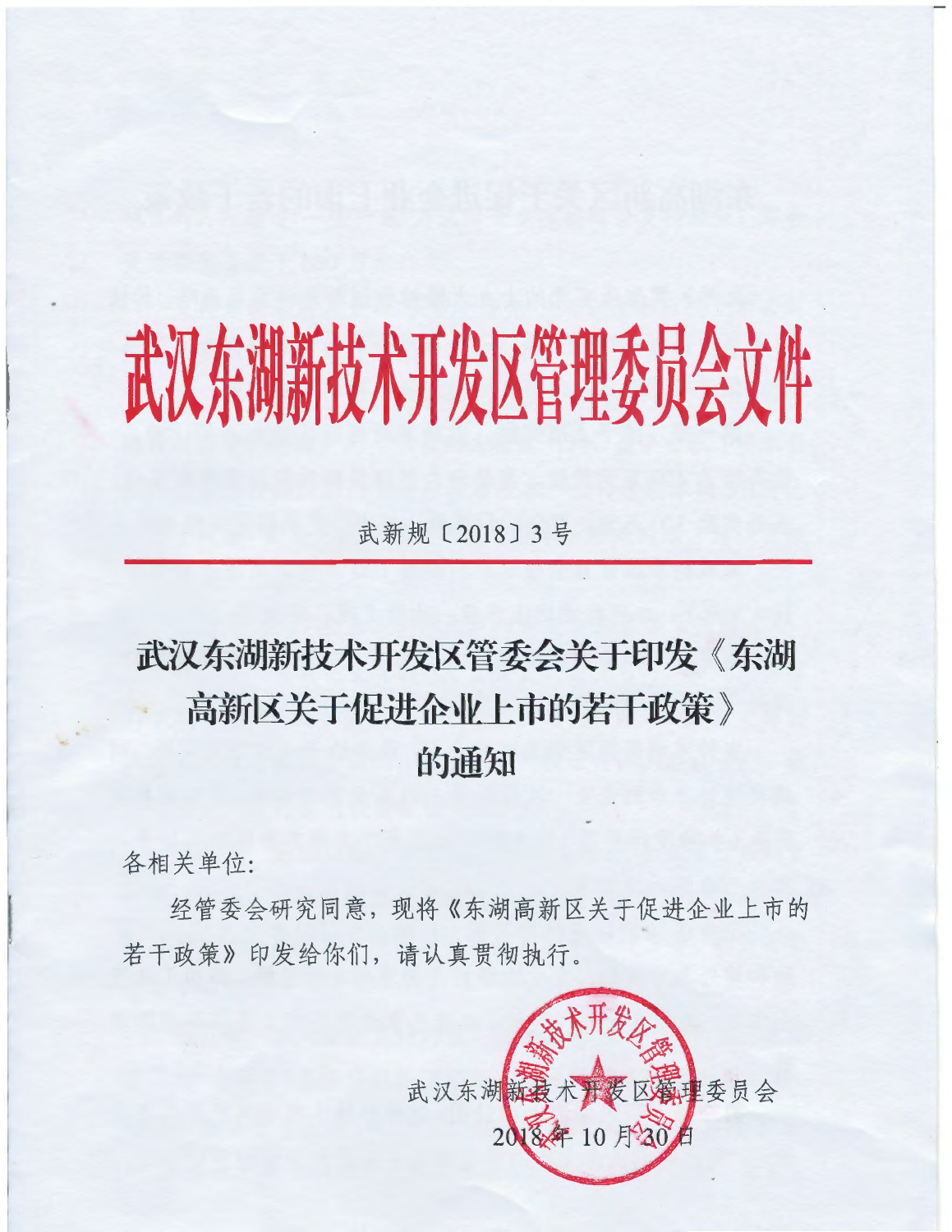## 东湖高新区关于促进企业上市的若干政策

为深入贯彻落实党的十九大精神和创新驱动发展战略, 加快 东湖高新区资本市场发展, 支持东湖高新区企业境内外上市融 资,促进东湖高新区经济高质量发展,特制订本政策。

第一条 给予上市奖励。鼓励东湖高新区企业 A 股上市, 最高给予400万元奖励,奖励分为基础奖励和追加奖励两部分。 基础奖励 300 万元, 可分阶段兑现 (其中: 完成报辅奖励 100 万 元、完成向中国证监会报送材料奖励 100 万元、成功上市奖励 100 万元), 亦可在成功上市后一次性兑现。若A股上市公司首 次募集资金(扣除发行费用)的80%以上投资于东湖高新区的, 再给予一次性 100 万元追加奖励。

支持东湖高新区企业境外上市, 最高给予 400 万元奖励。对 成功境外上市的企业一次性给予300万元基础奖励,若首次募集 资金(扣除发行费用)的80%以上投资于东湖高新区的再给予一 次性 100 万元追加奖励。

企业在 A 股、境外均实现上市的, 可同时享受 A 股上市奖 励和境外上市奖励。企业由场外交易市场(新三板、四板)转至 上市的,差额享受此项政策,扣除已享受的场外交易市场挂牌奖 励。

第二条 积极引进上市公司。鼓励外地上市公司迁入东湖高 新区, 对已在境内外上市的外地公司将注册地及纳税登记地迁入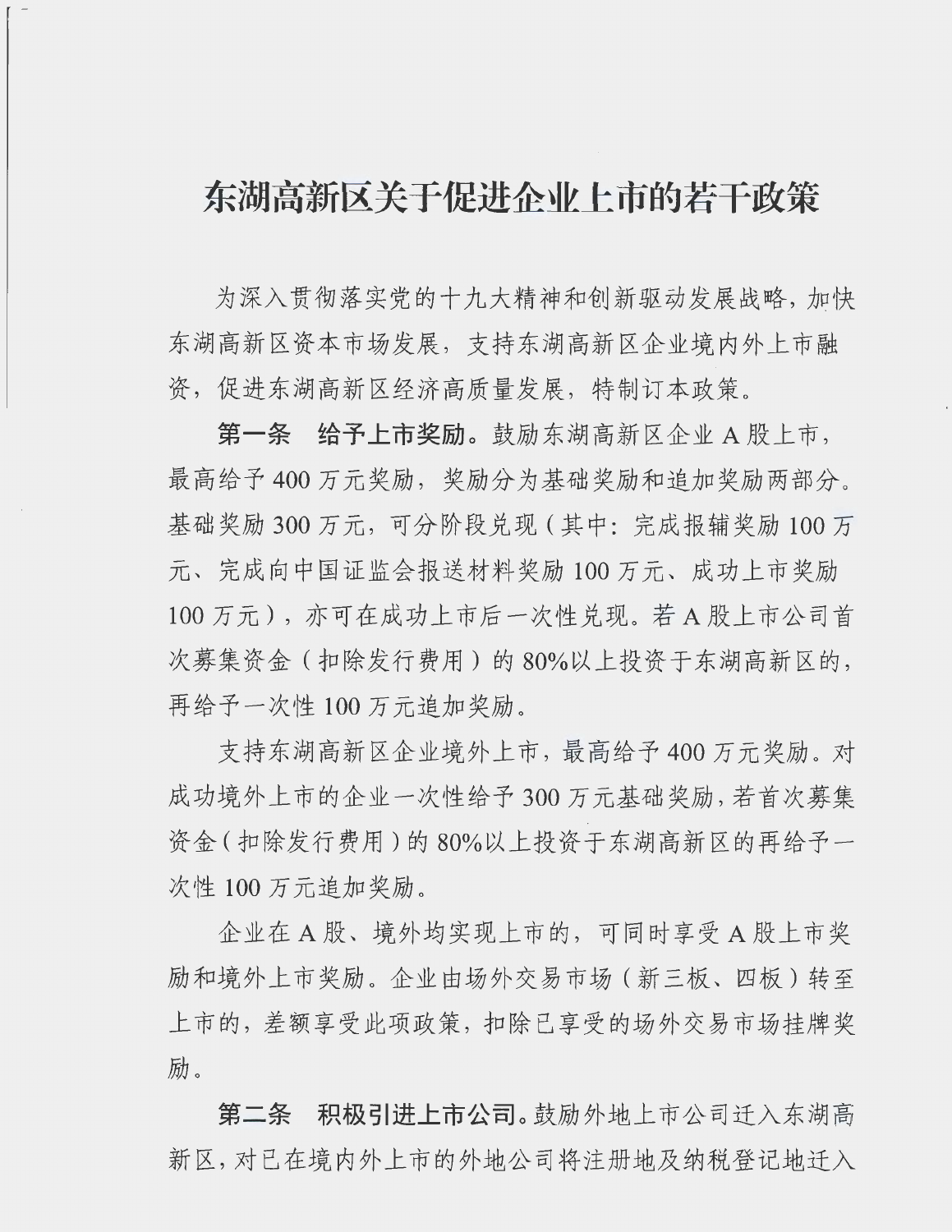我区的,可通过"一企一策"方式给予专项的综合支持政策,综合 奖励额度不低于 600 万元。

支持东湖高新区企业"买壳""借壳"上市,上市后将上市公司 注册地及纳税登记地迁回东湖高新区的,一次性奖励.500万元。

第三条 鼓励企业进行股份制改造。对上市"金种子"企业在 股改过程中, 按规定历年积累的未分配利润、盈余公积、资本公 积(股票发行溢价除外)进行转增股本,按转增股本额5%的比 例给予奖励,奖励总额不超过其转增股本所形成的地方经济贡献 (市区两级)。

上市"金种子"企业改制涉及产权变更过户且实际控制人及 其控股股东没有发生变化的,可直接变更企业名称,按规定标准 只收取工本费,全面落实国家收费基金的优惠政策;因历史原因 未办理产权证并无争议的,依法补齐产权证并列入企业资产,收 费项目按规定的最低收费标准征收。

第四条 鼓励企业并购重组。鼓励"金种子"企业通过并购重 组做大做强,对其并购重组产生的法律、财务、资产评估等中介 服务费给予50%补贴,每家企业补贴时间不超过3年、累计补贴 金额不超过200万元。

第五条 加大金融支持力度。给予上市"金种子"企业贷款贴 息, 对"金种子"企业贷款按同期基准利率的50%给予利息补贴, 每家企业每年不超过100万元,补贴时间不超过3年。鼓励"金 种子"企业开展股权融资,按股权融资额的1%给予奖励,每家企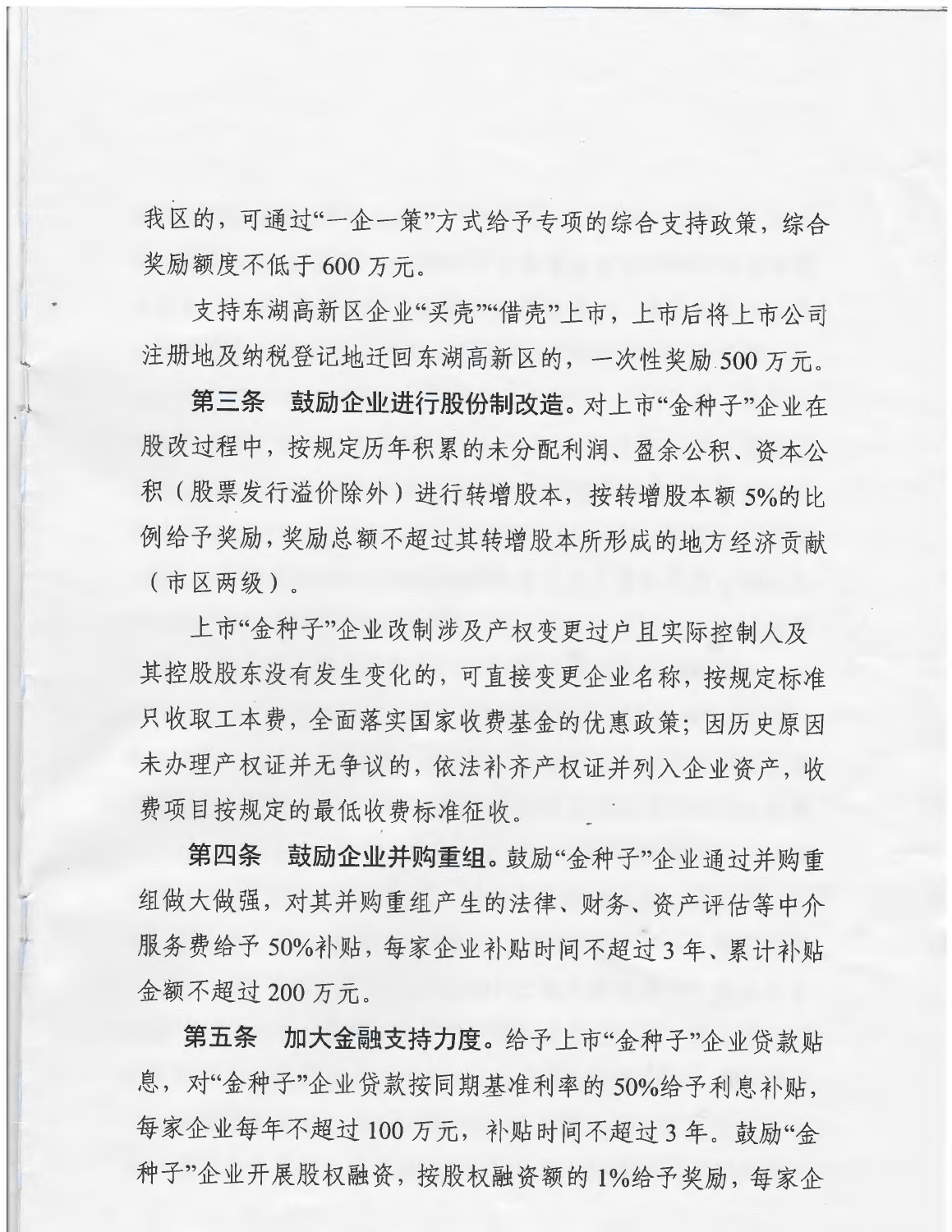业累计不超过100万元,补贴时间不超过3年。鼓励各商业银行 优先支持"金种子"企业发展,为"金种子"企业提供信用贷款、知 识产权质押贷款、并购贷款、贸易融资等金融服务。

第六条 完善上市"绿色诵道"。高新区各部门、各单位要主 动服务、勇于担当,积极为企业改制上市创造条件,消除企业上 市后顾之忧。对"金种子"企业上市过程中涉及的历史遗留问题和 碰到的困难,各相关部门和单位应及时给予政策指导,积极帮助 企业规范整改,通过"特事特办""一事一议"等方式研究灵活的解 决办法,依法依规前提下妥善解决企业上市存在的问题和困难, 避免对企业上市造成不利影响。高新区各部门涉及上市"金种子" 企业审批事项或出具相关证明的, 应简化流程、优化服务, 采取 "直通式""一站式"方法加快办理速度,在收到企业申请后10个 工作日内办理完毕或明确办理意见,金融办(上市办)进行协调 督办。对积极解决企业上市历史遗留问题和困难的部门及相关负 责人给予尽职免责。

第七条 支持企业开拓市场。鼓励上市"金种子"企业开展品 牌推广活动, 对上市"金种子"企业产品广告费给予20%补贴, 每 家企业每年补贴金额不超过100万元,补贴时间不超过3年。

第八条 鼓励引进和培育专业人才。鼓励上市"金种子"企业 招聘高水平财务总监、董秘人员, 对通过具有资质的猎头招聘具 备上市公司工作经验的财务总监、董秘人员,对其发生的猎头中 介费用给予50%补贴,单次不超过10万元,每家企业享受补贴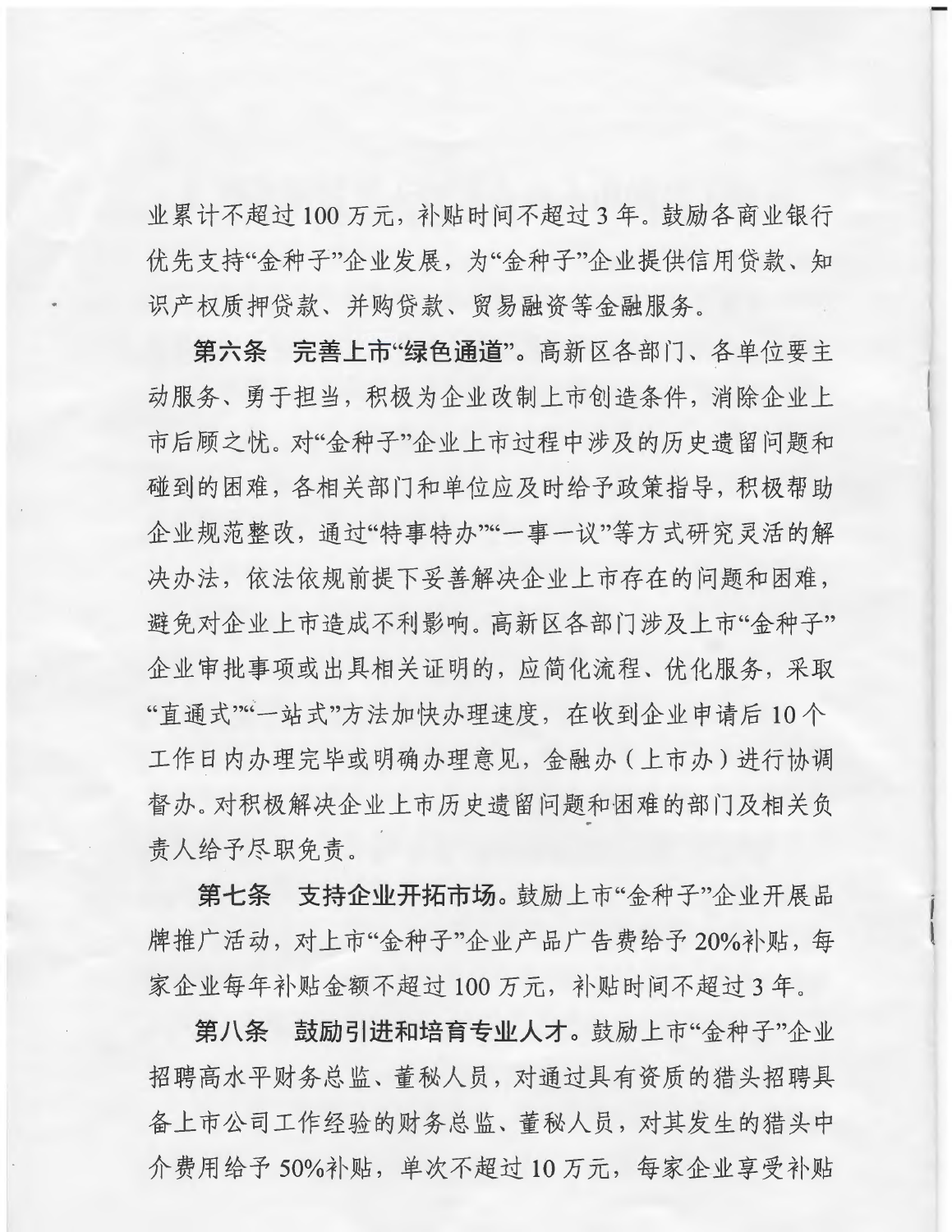累计不超过2次。

鼓励上市"金种子"企业董秘、证券事务代表尽早取得上市公 司董事会秘书资格证书, 对"金种子"企业董秘、证券事务代表参 加由沪深交易所举办的董秘资格培训取得证书后给予 50%培训 费补贴,每家企业累计不超过2人(次)。

第九条 加强政策协同。上市"金种子"企业募集资金在示范 区内投资或新建符合国家产业政策和土地政策的项目, 优先安排 供地和办公用房, 优先办理项目立项、核准或备案手续。同等条 件下, 东湖高新区内的产业政策、人才政策、金融政策等各项政 策性扶持资金优先向上市"金种子"企业倾斜, 东湖高新区的重点 工程、示范项目优先面向上市"金种子"企业采购。优先推荐符合 条件的上市"金种子"企业申报国家和省市项目资金、参与国家和 省市政府采购,对"金种子"企业开发的首台(套)重大技术装备给 予重点支持。同等条件下,积极推荐金种子企业或负责人参与评 先评优。高新区各部门、园区办在各自职能范围内对上市"金种 子"企业给予重点支持, 形成合力, 促进"金种子"企业快速发展。

第十条 加强综合服务。加强对上市后备企业分类指导和专 项培育, 指导企业完善公司治理结构, 提高规范水平。联合知名 企业、上市公司、高校院所等机构,搭建上市后备企业互帮共促 服务平台,组织行业对接、交流、培训、论坛等活动,帮助上市 后备企业对接和整合行业上下游资源。联合交易所、银行、证券 公司、股权投资等机构,搭建上市后备企业金融综合服务平台,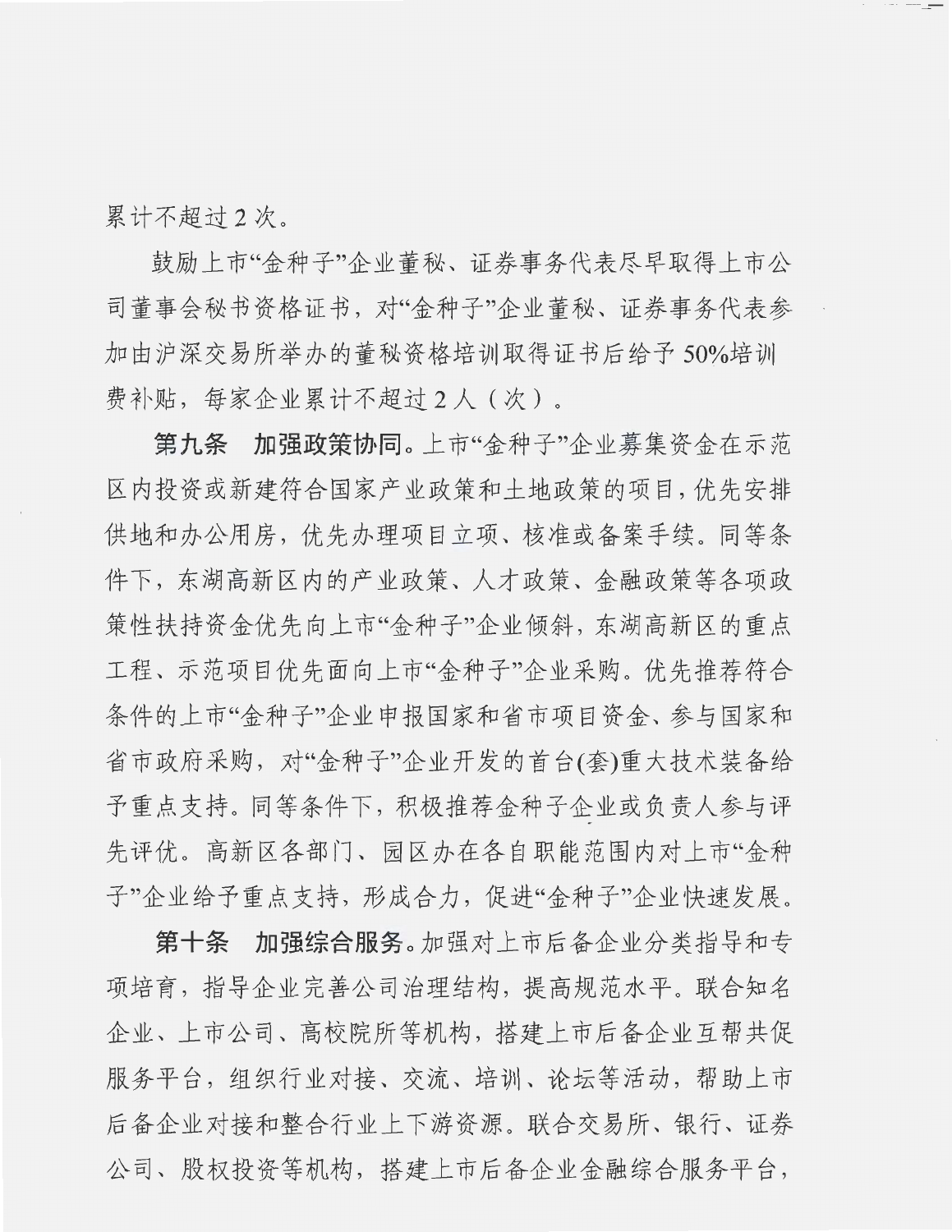开展项目路演、投融资对接等活动, 拓展企业与金融机构双向对 接渠道。

本政策由东湖高新区管委会金融办 (上市办)负责解释, 自 发文之日起实施, 有效期 3 年。本政策与《东湖国家自主创新示 范区关于推动科技金融改革创新的若干政策(试行)》(武新规 [2016] 4号) 有不一致的, 以本政策为准。本政策所指上市"金 种子"企业, 是指经东湖高新区管委会相关程序认定为"金种子" 企业的上市后备企业。"金种子"企业从完成股份制改造开始享受 本政策, 与示范区其他政策有重合的部分不得重复享受。